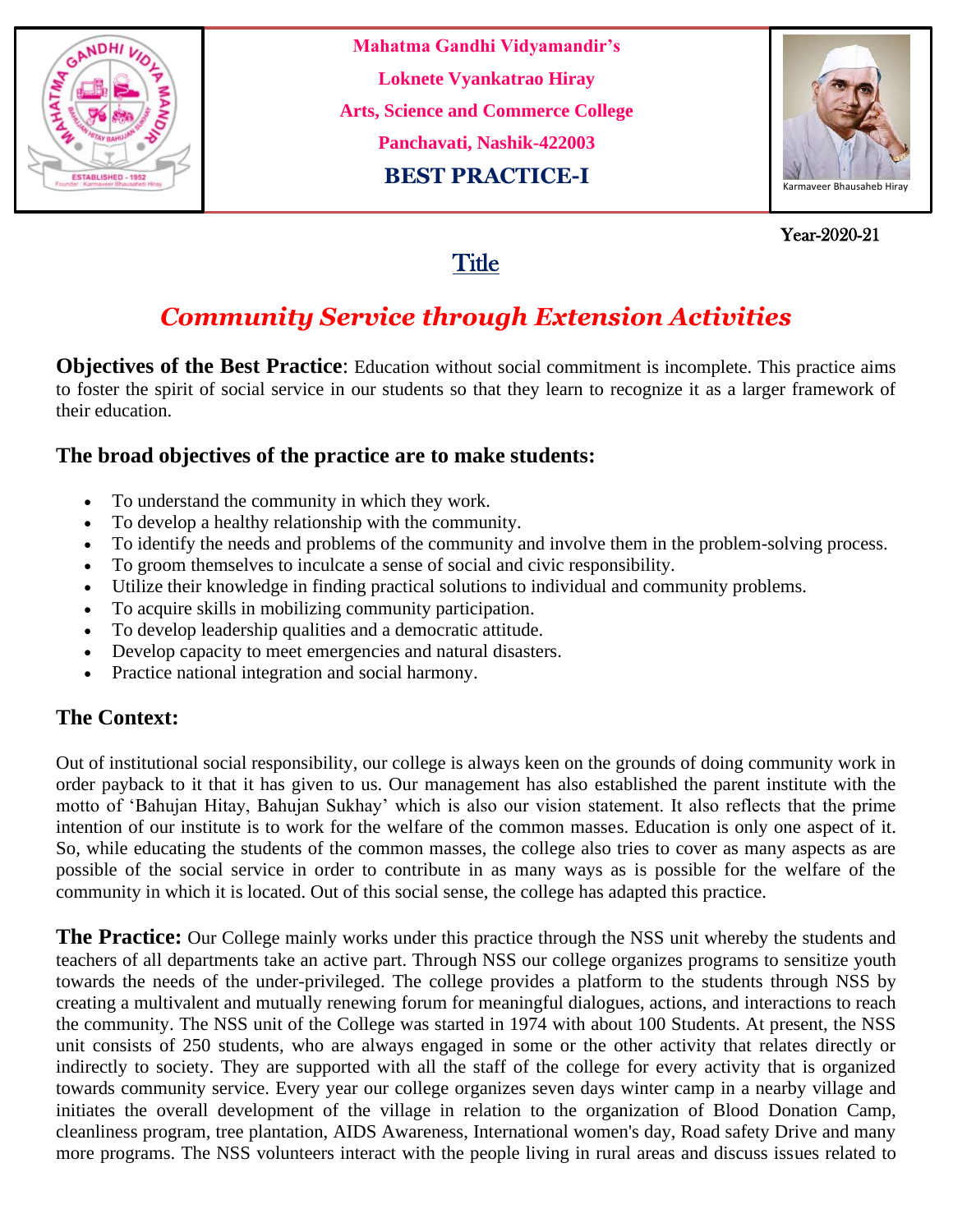health, hygiene, and education. The college organizes literacy and health and hygiene awareness campaigns. The volunteers also teach young children living in the schools in villages. They celebrate festivals like Diwali and other major festivals with them as a small effort towards the involvement of the community and sharing happiness with them. Several competitions like dance, painting, poetry, and sports events are also organized for children living in villages. These initiatives also help in imbibing different values among our students who are going to be the pillars of the society after stepping into the practical life after completing their education.

 But many challenges were faced in the continuation of regular extension activities due to the covid 19 pandemic. The outbreak of the coronavirus has become a major disruption to colleges and universities across the country, with most institutions canceling in-person activities and moving to online-only instruction. Campus closures and limits on in-person gatherings have created significant challenges for students. We have also been creating awareness about coronavirus and precautions to be taken to prevent its spread among the student community through social media by organizing a number of online webinars. Our colleges should have prepared a policy for restricting the outside experts on campuses, study tours, field works, etc., keeping in mind the COVID-19 situation. But to help the students and society at large, the following activities were carried out by different departments during covid 19 pandemic situation. Almost all the departments of our college organized online webinars selecting topics related to important aspects like "Water Conservation", "Impact of Covid-19 on Indian Agriculture & Economy", "Biodiversity & Its Application'' "Ecosystem Restoration" National Mathematics Day Celebration,  $\pi$  -Day Celebration, World Mental Health Day, Mental Health and Procrastination, Lecture Series on Gandhian Thoughts, William Wordsworth Poetry Writing Competition, Online Quiz.

#### **Evidence of Success:**

Through this practice, during this academic year 2020-21, the different departments have taken sincere efforts to organize the above-stated activities successfully and the following outcomes have been observed as evidence of success.

- All the stakeholders are exposed to different social values through these activities.
- Created awareness about the importance of mental health and wellbeing in the context of society
- Students became aware of mental health and procrastination and other aspects so that they could practically apply this knowledge
- Contributed to making people aware of coping strategies to deal with mental health-related issues during the covid 19 pandemic.
- Assessment of the knowledge of students on the field and challenges associated with it.
- Experiential-based learning for the students.
- Practical exposure with collaboration.
- Department staff provided counseling through a telephonic and digital medium.
- Use of different types of counseling as an effective solution to helping students with various psychological issues.
- It gives opportunity to the counseling practitioner to improve their own approach and methods
- Awareness about the psychosocial issues.
- To nurture and inculcate the creative writing ability of students.
- To spread awareness among voters and for promoting informed participation in the electoral process.
- Students can learn how to recycle electronics and batteries in e-waste recycling bins located around campus/building.

**Problems Encountered and Resources Required:** The educational institutions across the country have been closed since 16th March 2020 when the Government of India announced a countrywide lockdown as one of the measures to contain the COVID-19 outbreak. In order to contain the spread of the COVID-19